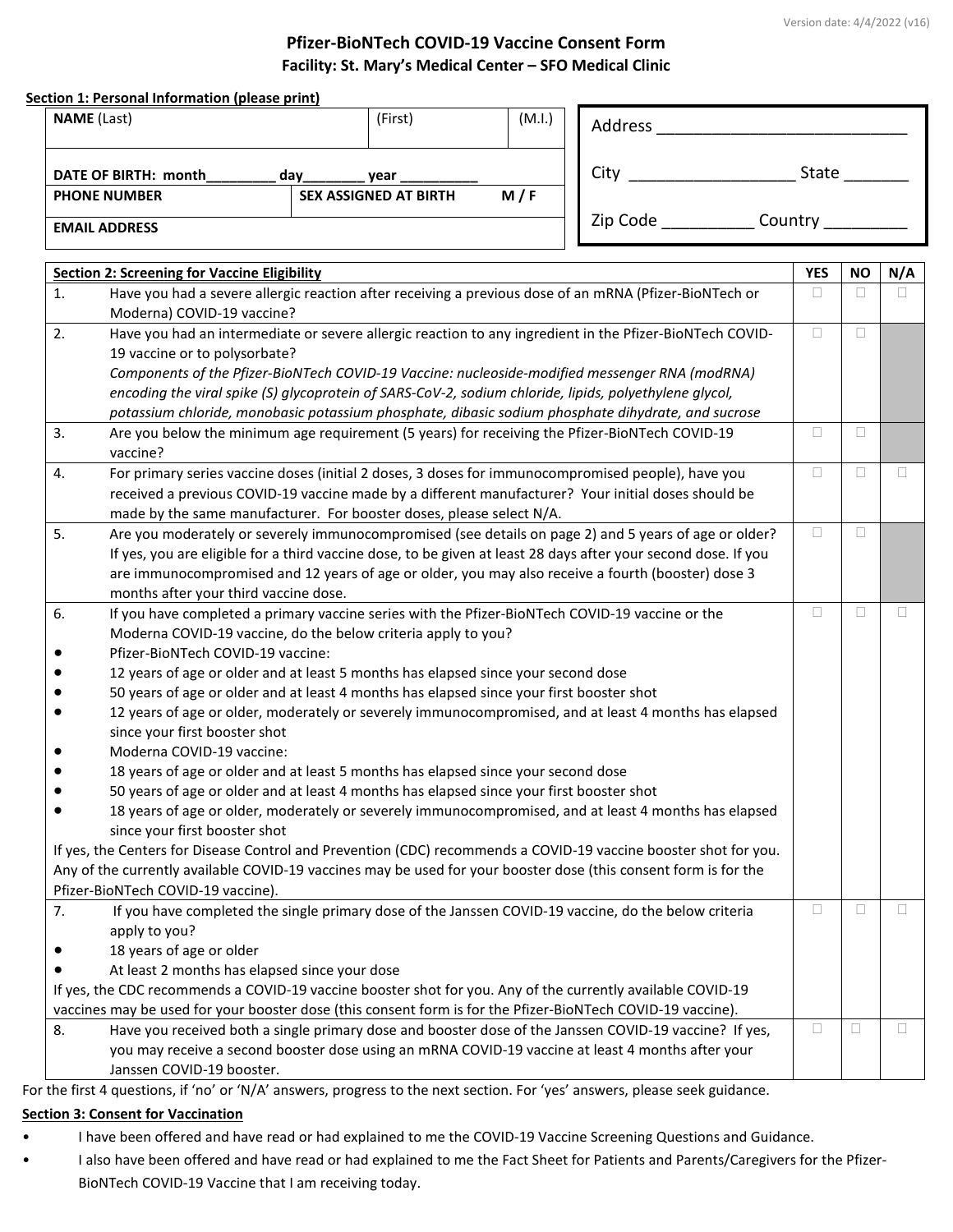• I understand the risks and benefits of receiving the Pfizer-BioNTech COVID-19 Vaccine. • I understand the Pfizer-BioNTech COVID-19 Vaccine is FDA approved for people 16 years of age and older. For people 5 to 15 years of age, the third dose for certain immunocompromised people, and the booster dose(s) for certain people 12 years of age and older, the Pfizer-BioNTech COVID-19 Vaccine is available under emergency use authorization (EUA) and has not been fully reviewed and approved by the FDA.

• I understand the potential risks, including serious allergic reactions (anaphylaxis). Other reported adverse reactions include injection site pain, swelling, redness, fatigue, headache, muscle pain, chills, joint pain, fever, nausea, and swollen lymph nodes.

- I understand there may be other potential ways to prevent COVID-19.
- I was given the chance to ask questions and all questions were answered.
- I agree to receive the Pfizer-BioNTech COVID-19 Vaccine.
- **I GIVE CONSENT** to The Facility and its staff to vaccinate me or the person named above with the Pfizer-BioNTech COVID-19 Vaccine (the COVID Vaccine). (If you choose this option but do not sign below, then you or the person named above for whom you are giving consent will not be vaccinated).

| Signature of Recipient/Healthcare Proxy                    | Date: month<br>dav dav<br>vear |
|------------------------------------------------------------|--------------------------------|
| If signing for someone other than yourself - Printed Name: | Relationship:                  |

### **Section 4: Definitions**

#### ● **Moderately or severely immunocompromised**

Your provider is best able to assess your degree of immunocompromise and optimal timing of vaccination. Moderate or severe immune compromise may be caused by immunosuppressive or immunomodulatory therapies (for example, active cancer treatment, CART-T-cell therapy, high-dose steroids) or medical conditions that affect the immune system (for example, solid-organ transplant, stem cell transplant within last 2 years, moderate or severe primary immunodeficiency, advanced or untreated HIV infection).

### **Section 5: Notice of Privacy Practices**

- I have been offered The Facility's Notice of Privacy Practices.
- By signing below, I acknowledge receipt of the Notice of Privacy Practices.

| Signature of Recipient/Healthcare Proxy | Date: month | dav | vear |  |
|-----------------------------------------|-------------|-----|------|--|
|-----------------------------------------|-------------|-----|------|--|

## **Section 6: Consent to Bill/Assignment of Benefits**

- I will not be personally responsible for any cost or fee associated with the COVID Vaccine.
- If I am a beneficiary under any insurance or health plan or government-sponsored program (Plan/Program), I understand that the Plan/Program may be billed for the administration of the COVID Vaccine.
- I assign to The Facility any benefits under my Plan/Program for the administration of the COVID Vaccine.
- I authorize The Facility to directly bill my Plan/Program for the administration of the COVID Vaccine.
- I instruct my Plan/Program to directly pay The Facility any benefits to which I am entitled for the administration of the COVID Vaccine.
- I authorize The Facility to keep any payment received from my Plan/Program for the administration of the COVID Vaccine.

#### Signature of Recipient/Healthcare Proxy \_\_\_\_\_\_\_\_\_\_\_\_\_\_\_\_\_\_\_\_\_\_\_\_\_\_\_\_\_\_\_\_\_\_\_ Date: month\_\_\_day\_\_\_year\_\_\_\_ **Section 7: Vaccination Record FOR ADMINISTRATIVE USE ONLY**

| FOR ADMINISTRATIVE USE ONLY |                               |                   |                 |                                      |  |
|-----------------------------|-------------------------------|-------------------|-----------------|--------------------------------------|--|
| <b>Vaccine Manufacturer</b> | <b>Date Dose Administered</b> | <b>Lot Number</b> | Dose            | <b>Name of Vaccine Administrator</b> |  |
|                             |                               |                   | First Dose      |                                      |  |
| Pfizer/BioNTech             |                               |                   | Second Dose     |                                      |  |
|                             |                               |                   | Third Dose      |                                      |  |
|                             |                               |                   | Booster Dose #1 |                                      |  |
|                             |                               |                   | Booster Dose #2 |                                      |  |
|                             |                               |                   |                 |                                      |  |

| Injection Site: Left / Right Deltoid | Time: | AM/PM |
|--------------------------------------|-------|-------|
|--------------------------------------|-------|-------|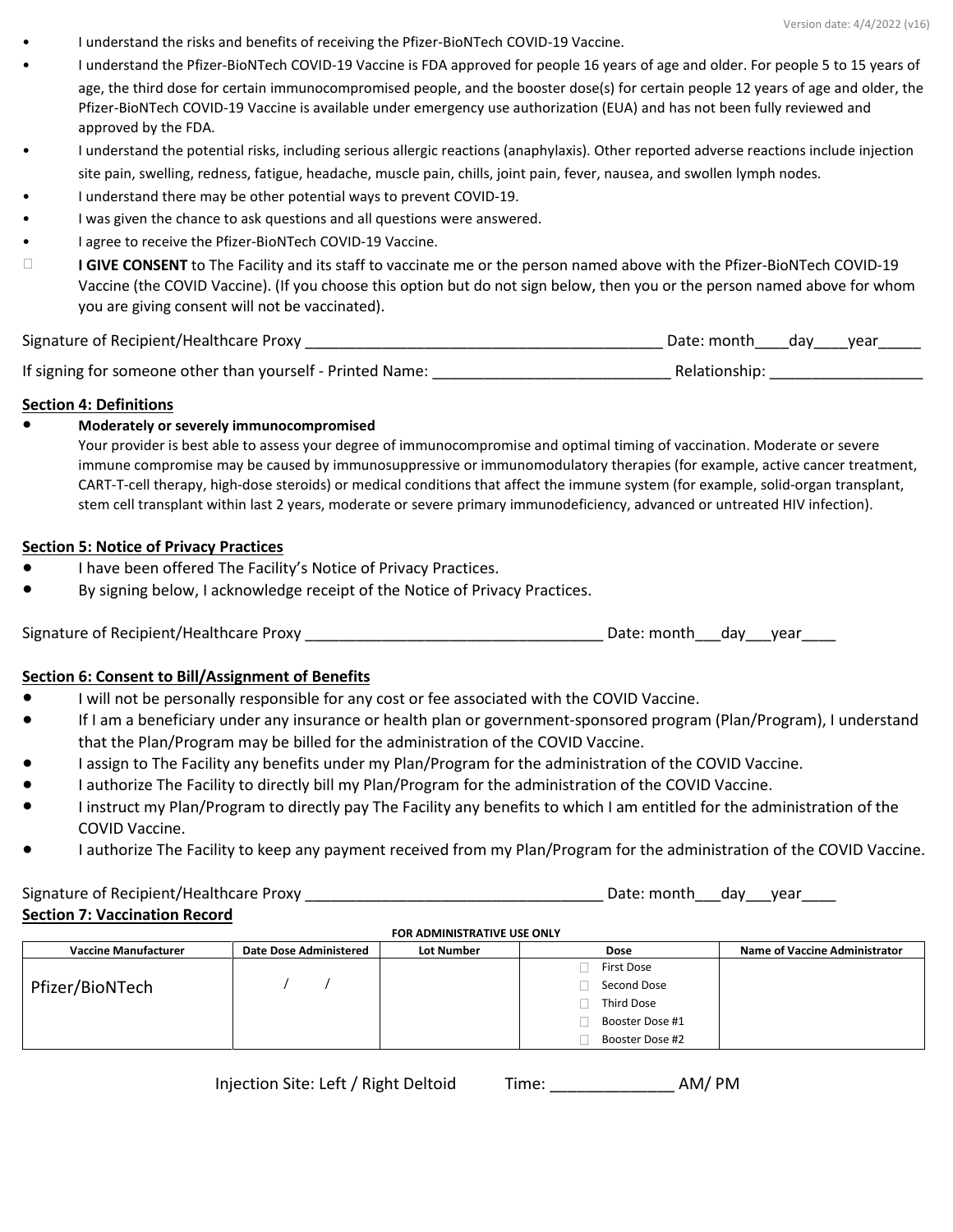# *COVID-19 Vaccine Screening Questions and Guidance*

| <b>Question</b>                                                                                                                                                                                                                                                                                                                                                                                                                                                                | <b>Answer</b> |           |            |
|--------------------------------------------------------------------------------------------------------------------------------------------------------------------------------------------------------------------------------------------------------------------------------------------------------------------------------------------------------------------------------------------------------------------------------------------------------------------------------|---------------|-----------|------------|
| Have you had a severe allergic reaction or immediate allergic reaction after receiving<br>a previous dose of an mRNA COVID-19 vaccine (made by Pfizer-BioNTech or<br>Moderna)?                                                                                                                                                                                                                                                                                                 | $\square$ Yes | $\Box$ No | $\Box$ N/A |
| Guidance: If yes, you should not receive another mRNA COVID-19 vaccine dose<br>without talking to your provider. Please ask your provider if they think your<br>allergic reaction is severe. An immediate allergic reaction is allergic signs, such<br>as itching, swelling of the tongue, neck or throat, wheezing, or anaphylaxis<br>within 4 hours of the vaccine administration. Your provider should help you<br>decide if you should receive a second dose.              |               |           |            |
| If you had a severe allergic reaction or immediate allergic reaction to an mRNA<br>COVID-19 vaccine dose, you may be able to receive a Janssen COVID-19 vaccine<br>dose (at least 28 days after mRNA dose). However, caution must be used. You<br>should be vaccinated in a setting under the supervision of a health care provider<br>experienced in the management of severe allergic reactions. Consider asking<br>your provider to refer you to an allergist-immunologist. |               |           |            |
| Have you had a severe allergic reaction or immediate allergic reaction to any                                                                                                                                                                                                                                                                                                                                                                                                  |               |           |            |
| ingredient in the COVID-19 vaccines?                                                                                                                                                                                                                                                                                                                                                                                                                                           |               |           |            |
| Components of the Pfizer-BioNTech COVID-19 Vaccine: nucleoside-modified<br>messenger RNA (modRNA) encoding the viral spike (S) glycoprotein of SARS-CoV-2,<br>sodium chloride, lipids, polyethylene glycol, potassium chloride, monobasic potassium<br>phosphate, dibasic sodium phosphate dihydrate, and sucrose                                                                                                                                                              | $\Box$ Yes    | $\Box$ No |            |
| Components of the Moderna COVID-19 Vaccine: nucleoside-modified messenger RNA<br>(mRNA) encoding the pre-fusion stabilized Spike glycoprotein (S) of SARS-CoV-2 virus,<br>lipids, polyethylene glycol [PEG], tromethamine, acetic acid, sodium acetate, and<br>sucrose.                                                                                                                                                                                                        |               | $\Box$ No |            |
| Components of the Janssen COVID-19 Vaccine: recombinant replication-incompetent<br>adenovirus type 26 expressing the SARS-CoV-2 spike protein, citric acid monohydrate,<br>trisodium citrate dihydrate, ethanol, 2-hydroxypropyl-6-cyclodextrin (HBCD),<br>polysorbate-80, sodium chloride.<br>Guidance: If yes, you should not receive this vaccine.                                                                                                                          | $\Box$ Yes    | $\Box$ No |            |
| Are you in need of COVID-19 vaccination but are unable (e.g., allergy) or unwilling to                                                                                                                                                                                                                                                                                                                                                                                         | □ Yes         | $\Box$ No |            |
| receive an mRNA COVID-19 vaccine?                                                                                                                                                                                                                                                                                                                                                                                                                                              |               |           |            |
| Guidance: If yes, a Janssen (J&J) COVID-19 Vaccine may be an option for you.<br>However, in most situations, Pfizer-BioNTech or Moderna COVID-19 vaccines are<br>preferred over the Janssen COVID-19 vaccine for primary and booster                                                                                                                                                                                                                                           |               |           |            |
| vaccination.                                                                                                                                                                                                                                                                                                                                                                                                                                                                   |               |           |            |
| Do you have a personal history of a severe allergic reaction to any vaccine or<br>injectable therapy (intramuscular, intravenous, or subcutaneous)?                                                                                                                                                                                                                                                                                                                            | □ Yes         | $\Box$ No |            |
| Guidance: If yes, you may receive a COVID-19 vaccine. You will be watched for 30<br>minutes after today's vaccination to see if you have any reactions.                                                                                                                                                                                                                                                                                                                        |               |           |            |

*Pertains to Pfizer-BioNTech, Moderna, and Janssen (J&J) COVID Vaccines*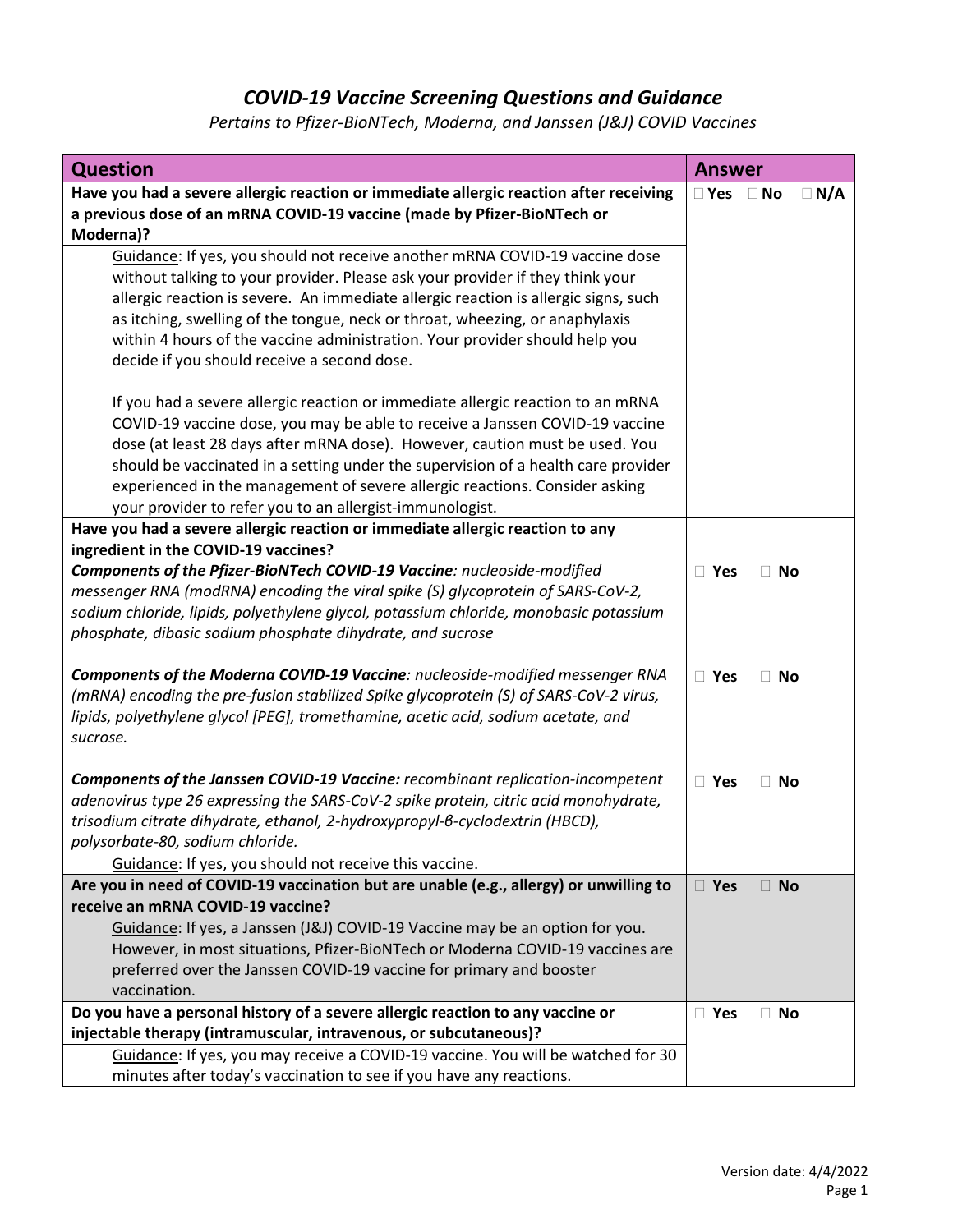| <b>Question</b>                                                                          | <b>Answer</b>                            |
|------------------------------------------------------------------------------------------|------------------------------------------|
| Do you have a personal history of a severe allergic reaction to any oral medications,    | $\square$ Yes<br><b>No</b><br>$\Box$     |
| food, or environmental factors, such as pets or latex?                                   |                                          |
| Guidance: If yes, you may receive a COVID-19 vaccine. If you have had a severe           |                                          |
| allergic reaction due to any cause, you will be watched for 30 minutes after             |                                          |
| today's vaccination to see if you have any reactions. If your allergic reaction was      |                                          |
| not severe, you will be watched for the usual 15-minute period.                          |                                          |
| Are you below the minimum age requirement (for primary vaccine series)?                  |                                          |
| Pfizer-BioNTech COVID-19 vaccine: 5 years                                                | $\Box$ No<br>$\Box$ Yes                  |
| Moderna COVID-19 vaccine: 18 years                                                       | $\Box$ Yes<br>$\Box$ No                  |
| Janssen COVID-19 vaccine: 18 years                                                       | $\Box$ Yes<br>$\Box$ No                  |
| Guidance: If yes, you should not receive this vaccine. To get the vaccine, you           |                                          |
| must meet the age requirement for the vaccine you are receiving.                         |                                          |
| Have you received a previous COVID-19 vaccine made by a different manufacturer?          | $\square$ Yes<br>$\Box$ No               |
| Guidance: If yes (for primary vaccine series), you should receive your second            |                                          |
| dose made by the same vaccine manufacturer. While any of the currently                   |                                          |
| available COVID-19 vaccines may be used for your booster dose, in most                   |                                          |
| situations, Pfizer-BioNTech or Moderna COVID-19 vaccines are preferred over              |                                          |
| the Janssen COVID-19 vaccine for booster vaccination.                                    |                                          |
|                                                                                          |                                          |
| If you received the first dose of mRNA COVID-19 vaccine but you are unable to            |                                          |
| receive the second dose with same or different mRNA vaccine due to a                     |                                          |
| contraindication, you may receive a single dose of the Janssen COVID-19 vaccine          |                                          |
| 28 days after mRNA COVID-19 vaccine dose. However, caution must be used. You             |                                          |
| should be vaccinated in a setting under the supervision of a health care provider        |                                          |
| experienced in the management of severe allergic reactions. Consider asking              |                                          |
| your provider to refer you to an allergist-immunologist.                                 |                                          |
| Has too little time elapsed since your first COVID-19 vaccine dose?                      | $\Box$ N/A<br>$\square$ Yes<br>$\Box$ No |
| Pfizer-BioNTech COVID-19 vaccine: 21 days                                                |                                          |
| Moderna COVID-19 vaccine: 28 days                                                        |                                          |
| Janssen COVID-19 vaccine: not applicable, one dose only                                  |                                          |
| Guidance: If yes, you should wait the recommended amount of time to get your             |                                          |
| second dose. You may receive it 4 days earlier if needed.                                |                                          |
| The second dose should be administered as close to the recommended interval              |                                          |
| as possible. An 8-week interval (between $1^{st}$ and $2^{nd}$ doses) may be optimal for |                                          |
| some people ages 12 years and older, especially for males ages 12 to 39 years            |                                          |
| old. The standard interval between vaccine doses (3 weeks for Pfizer-BioNTech;           |                                          |
| 4 weeks for Moderna) remains the recommended interval for the following                  |                                          |
| people: moderately to severely immunocompromised, adults > 65 years of age,              |                                          |
| and others who need rapid protection due to increased concern about                      |                                          |
| community transmission or risk of severe disease.                                        |                                          |
| Have you been diagnosed with COVID-19 infection previously?                              | $\square$ Yes<br>$\Box$ No               |
| Guidance: If yes, you may receive a COVID-19 vaccine. Clinical trials indicate it is     |                                          |
| safe.                                                                                    |                                          |
| Do you currently have COVID-19 symptoms (including fever) OR a current diagnosis         | □ Yes<br>$\Box$ No                       |
| of COVID-19?                                                                             |                                          |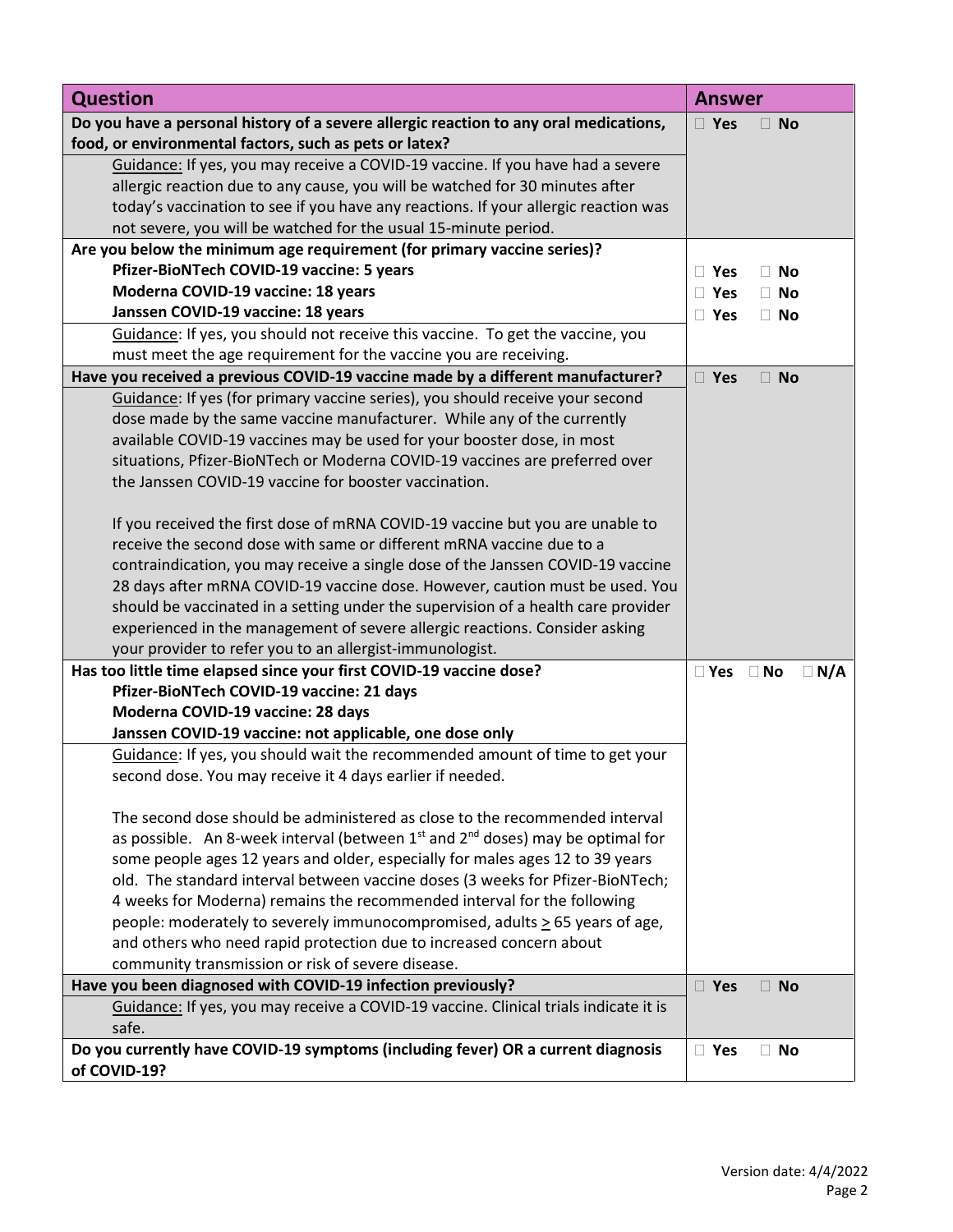| <b>Question</b>                                                                                                                                                  | <b>Answer</b>                      |
|------------------------------------------------------------------------------------------------------------------------------------------------------------------|------------------------------------|
| Guidance: If yes, wait to get the vaccine until you have recovered from your                                                                                     |                                    |
| acute illness and your quarantine period has ended to avoid exposing healthcare                                                                                  |                                    |
| workers (HCW) or others during your vaccination appointment. You may wait to                                                                                     |                                    |
| get the vaccine after your infection, but waiting is not required.                                                                                               |                                    |
|                                                                                                                                                                  |                                    |
| Are you moderately or severely immunocompromised?                                                                                                                | $\Box$ Yes<br>$\Box$ No            |
| Guidance: If yes, you may receive a third dose of either the Pfizer-BioNTech or                                                                                  |                                    |
| Moderna COVID-19 vaccine, at least 28 days after your second dose if you are 5                                                                                   |                                    |
| years of age or older (Pfizer-BioNtech) or 18 years of age or older (Moderna).                                                                                   |                                    |
| You may also receive a fourth (booster) dose 3 months after your third vaccine<br>dose for the Pfizer-BioNTech COVID-19 vaccine (12 years of age or older) and 3 |                                    |
| months after the Moderna COVID-19 vaccine (18 years of age or older). You may                                                                                    |                                    |
| also receive a fifth (booster) dose 4 months after your fourth vaccine dose for                                                                                  |                                    |
| the Pfizer-BioNTech COVID-19 vaccine (12 years of age or older) and 4 months                                                                                     |                                    |
| after the Moderna COVID-19 vaccine (18 years of age or older). Your provider is                                                                                  |                                    |
| best able to assess your degree of immunocompromise and optimal timing of                                                                                        |                                    |
| vaccination. If you have received a single primary vaccine dose of the Janssen                                                                                   |                                    |
| COVID-19 vaccine, then you may also receive an additional primary vaccine dose                                                                                   |                                    |
| (Pfizer-BioNTech or Moderna preferred) 4 weeks after your initial Janssen                                                                                        |                                    |
| vaccine dose.                                                                                                                                                    |                                    |
| Moderate or severe immune compromise may be caused by:                                                                                                           |                                    |
| Immunosuppressive therapies, such as active cancer treatment, CART-T-<br>$\bullet$<br>cell therapy, high-dose steroids) or                                       |                                    |
| Medical conditions that affect the immune system, such as solid-organ<br>$\bullet$                                                                               |                                    |
| transplant, stem cell transplant within last 2 years, moderate or severe                                                                                         |                                    |
| primary immunodeficiency, advanced or untreated HIV infection.                                                                                                   |                                    |
| If you have completed a primary vaccine series with the Pfizer-BioNTech COVID-19                                                                                 | $\Box$ Yes $\Box$ No $\Box$ N/A    |
| vaccine or the Moderna COVID-19 vaccine, do the below criteria apply to you?                                                                                     |                                    |
| 12 years of age or older for Pfizer-BioNTech COVID 19 vaccine                                                                                                    |                                    |
| 18 years of age or older for Moderna COVID-19 vaccine                                                                                                            |                                    |
| The minimum amount of time has elapsed since your second dose                                                                                                    |                                    |
| At least 5 months for the Pfizer-BioNTech COVID-19 vaccine<br>$\Omega$                                                                                           |                                    |
| At least 5 months for the Moderna COVID-19 vaccine<br>$\circ$                                                                                                    |                                    |
| 50 years of age or older and at least 4 months has elapsed since your<br>$\circ$<br>first booster shot for the Pfizer-BioNTech or Moderna COVID-19               |                                    |
| vaccine                                                                                                                                                          |                                    |
| Guidance: If yes, the Centers for Disease Control and Prevention (CDC)                                                                                           |                                    |
| recommends a COVID-19 vaccine booster shot for you. While any of the                                                                                             |                                    |
| currently available COVID-19 vaccines may be used for your booster dose, in                                                                                      |                                    |
| most situations, Pfizer-BioNTech or Moderna COVID-19 vaccines are preferred                                                                                      |                                    |
| over the Janssen COVID-19 vaccine for booster vaccination.                                                                                                       |                                    |
| If you have completed the single primary dose of the Janssen COVID-19 vaccine, do                                                                                | $\Box$ Yes $\Box$ No<br>$\Box$ N/A |
| the below criteria apply to you?                                                                                                                                 |                                    |
| 18 years of age or older                                                                                                                                         |                                    |
| At least 2 months has elapsed since your dose                                                                                                                    |                                    |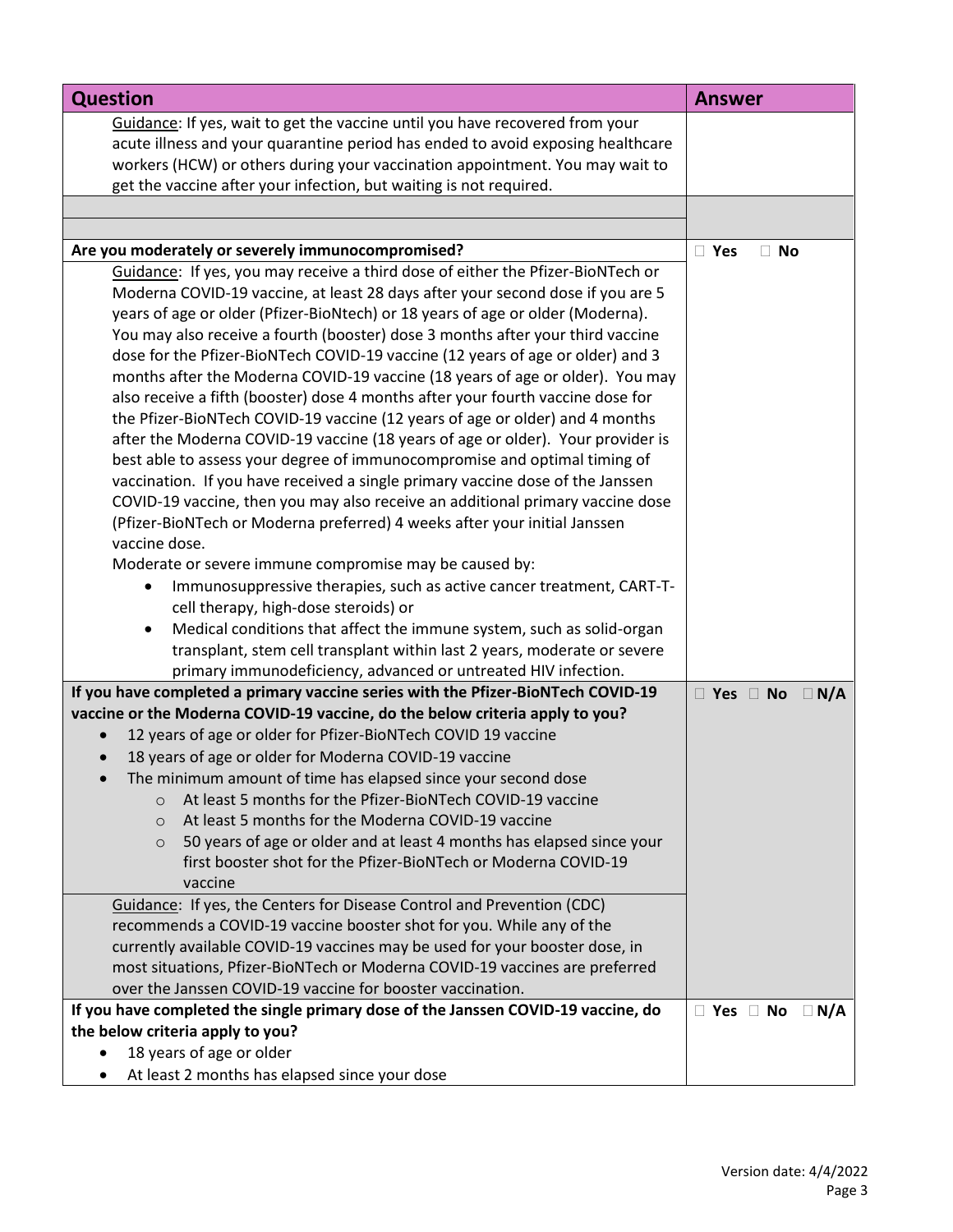| <b>Question</b>                                                                                                                                                                                                                                                                                                               | <b>Answer</b>                            |
|-------------------------------------------------------------------------------------------------------------------------------------------------------------------------------------------------------------------------------------------------------------------------------------------------------------------------------|------------------------------------------|
| Guidance: If yes, the CDC has indicated that you may receive a COVID-19 vaccine<br>booster dose. While any of the currently available COVID-19 vaccines may be<br>used for your booster dose, in most situations, Pfizer-BioNTech or Moderna<br>COVID-19 vaccines are preferred over the Janssen COVID-19 vaccine for booster |                                          |
| vaccination.                                                                                                                                                                                                                                                                                                                  |                                          |
| Have you have received both a single primary dose and booster dose of the Janssen<br><b>COVID-19 vaccine?</b>                                                                                                                                                                                                                 | $\square$ Yes $\square$ No<br>$\Box$ N/A |
| Guidance: If yes, the CDC has indicated that you may receive a 2 <sup>nd</sup> booster                                                                                                                                                                                                                                        |                                          |
| dose using an mRNA COVID-19 vaccine (Pfizer BioNTech or Moderna COVID19                                                                                                                                                                                                                                                       |                                          |
| vaccine) at least 4 months after your Janssen COVID-19 booster.                                                                                                                                                                                                                                                               |                                          |
| Do you have underlying medical conditions, such as Guillain-Barré syndrome, Bell's                                                                                                                                                                                                                                            | □ Yes<br>$\Box$ No                       |
| palsy, dermal filler use?                                                                                                                                                                                                                                                                                                     |                                          |
| Guidance: If yes, you may receive the COVID-19 vaccine (unless otherwise                                                                                                                                                                                                                                                      |                                          |
| contraindicated). Clinical trials show similar results for people with these                                                                                                                                                                                                                                                  |                                          |
| underlying medical conditions.                                                                                                                                                                                                                                                                                                |                                          |
| Are you currently taking an anticoagulant (blood thinner)?                                                                                                                                                                                                                                                                    | □ Yes<br>$\Box$ No                       |
| Guidance: If yes, you may see some bleeding at your injection site.                                                                                                                                                                                                                                                           |                                          |
| Are you pregnant, planning on becoming pregnant, or breastfeeding?                                                                                                                                                                                                                                                            | □ Yes<br>$\Box$ No                       |
| Guidance: If yes, the Pfizer-BioNTech or Moderna COVID-19 vaccine is                                                                                                                                                                                                                                                          |                                          |
| recommended for you.                                                                                                                                                                                                                                                                                                          |                                          |
| There is no evidence that any of the COVID-19 vaccines affect current or                                                                                                                                                                                                                                                      |                                          |
| future fertility                                                                                                                                                                                                                                                                                                              |                                          |
| COVID-19 vaccines do not cause infection in pregnant women or                                                                                                                                                                                                                                                                 |                                          |
| their babies                                                                                                                                                                                                                                                                                                                  |                                          |
| No safety concerns in animal studies<br>п                                                                                                                                                                                                                                                                                     |                                          |
| Reassuring early safety data on the Pfizer-BioNTech and<br>٠                                                                                                                                                                                                                                                                  |                                          |
| Moderna COVID-19 vaccines during pregnancy                                                                                                                                                                                                                                                                                    |                                          |
| Early data suggest the Pfizer-BioNTech and Moderna COVID-19<br>$\blacksquare$                                                                                                                                                                                                                                                 |                                          |
| vaccines during pregnancy are effective                                                                                                                                                                                                                                                                                       |                                          |
| Are you a woman younger than 50 years old?                                                                                                                                                                                                                                                                                    | $\square$ Yes<br>$\Box$ No               |
| Guidance: If yes, you should be aware of the rare risk of blood clots with low                                                                                                                                                                                                                                                |                                          |
| platelets after vaccination with the Janssen (J&J) COVID-19 vaccine. However,                                                                                                                                                                                                                                                 |                                          |
| after temporarily pausing the use of this vaccine to review all available safety                                                                                                                                                                                                                                              |                                          |
| data, CDC and FDA recommend use of this vaccine start again, given that the                                                                                                                                                                                                                                                   |                                          |
| known and potential benefits outweigh the known and potential risks. This                                                                                                                                                                                                                                                     |                                          |
| adverse event is rare, occurring at a rate of about 7 per 1 million vaccinated                                                                                                                                                                                                                                                |                                          |
| women between 18 and 49 years old. For women 50 years and older and men of                                                                                                                                                                                                                                                    |                                          |
| all ages, this adverse event is even more rare.                                                                                                                                                                                                                                                                               |                                          |
| For three weeks after receiving the vaccine, you should be on the lookout for                                                                                                                                                                                                                                                 |                                          |
| possible symptoms of a blood clot with low platelets. These include:                                                                                                                                                                                                                                                          |                                          |
| Severe or nonstop headaches or blurred vision                                                                                                                                                                                                                                                                                 |                                          |
| Shortness of breath                                                                                                                                                                                                                                                                                                           |                                          |
| Chest pain                                                                                                                                                                                                                                                                                                                    |                                          |
| Leg swelling                                                                                                                                                                                                                                                                                                                  |                                          |
| Constant abdominal pain                                                                                                                                                                                                                                                                                                       |                                          |
| Easy bruising or tiny blood spots under the skin beyond the injection site                                                                                                                                                                                                                                                    |                                          |
| Seek medical care right away if you develop one or more of these symptoms.                                                                                                                                                                                                                                                    |                                          |